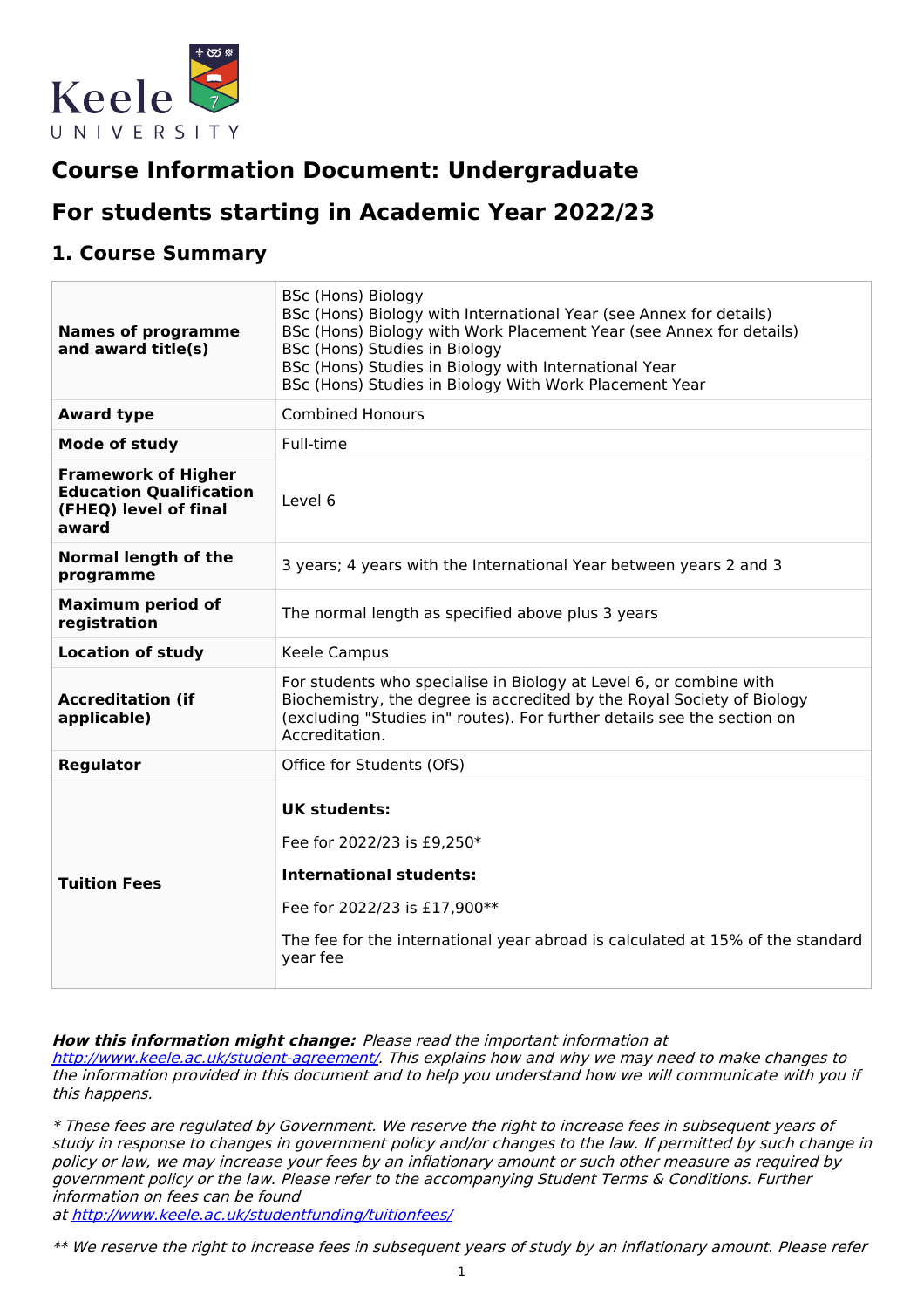to the accompanying Student Terms & Conditions for full details. Further information on fees can be found at <http://www.keele.ac.uk/studentfunding/tuitionfees/>

# **2. What is a Combined Honours programme?**

In a combined honours Biology degree you will study two different, though complementary subjects, with both subjects appearing in your degree title as X and Y, for example Biology and Biochemistry. Across all levels you will study 60 credits of modules in each of your subjects. Alternatively, in your final year you can choose to specialise in just one subject, resulting in an X with Y degree title, for example Biology with Biochemistry. Specialising in Biology will require you to take a minimum of 105 credits of Biology modules, with the option to take a relevant module from your other subject, or to study a full 120 credits of Biology modules.

# **3. Overview of the Programme**

The Programme provides a broad and varied coverage of modern biology, with emphasis on humans and their impact on the environment. In the first year you will look at some fundamental concepts in the biological sciences such as cells, genetics, evolution and molecular biology in addition to the anatomy and physiology of humans. In the second year, the focus shifts to the adaptability of life to differing environments and the biology of pathogens, you will also learn how to design an experiment and analyse data. You can also begin to tailor your degree to your own interests, with the module options available. Students may combine Biology with the Principal Programme in Biochemistry if they also wish to have a detailed coverage of biochemical and molecular aspects of biology. Training is also provided in employability skills that will help you to reach your potential in your chosen career, whether or not this is in biology. Distinctive features of this programme are the innovative methods of assessment used in many modules, the many opportunities to broaden your life and educational experience, the community spirit generated by the campus based living and learning environment, and the multidisciplinary research activities of the staff in the School of Life Sciences.

# **4. Aims of the programme**

The broad aims of the programme are to:

- provide you with knowledge, understanding and skills relevant to biology;
- produce skilled and motivated graduates who are suitably prepared for further study or for employment within or outside their subject;
- cultivate interest in biology, with an environmental focus, within a caring and intellectually stimulating environment;
- promote the development of a range of employability skills, for use in all areas where numeracy and an objective, scientific approach to problem-solving are valued.
- promote the development of independent research skills to enable you to undertake relevant postgraduate study

## **5. What you will learn**

The intended learning outcomes of the programme (what students should know, understand and be able to do at the end of the programme), can be described under the following headings:

- Subject knowledge and understanding
- Subject specific skills
- Intellectual skills
- Key or transferable skills (including employability skills)

In Combined Honours Biology and in Biology (Major) successful students will achieve all the Intended Learning Outcomes (ILOs) listed below. In the Biology (Minor) route they will achieve all the ILOs with the exception of those listed as being taught in level 6 modules only (I6, I7 and I8) and will achieve others taught partly at level 6 molecular aspects of biology. Training is also provided in employability skills that will help you to reach your potential in your chosen career, whether or not this is in biology.

#### **Subject knowledge and understanding**

Successful students will be able to demonstrate knowledge and understanding of:

U1 the diversity of life and its evolution from the geological past to the present

U2 the complexity of biological processes and mechanisms of life at a range of hierarchical levels (molecular, cellular, organismal, community, ecosystem)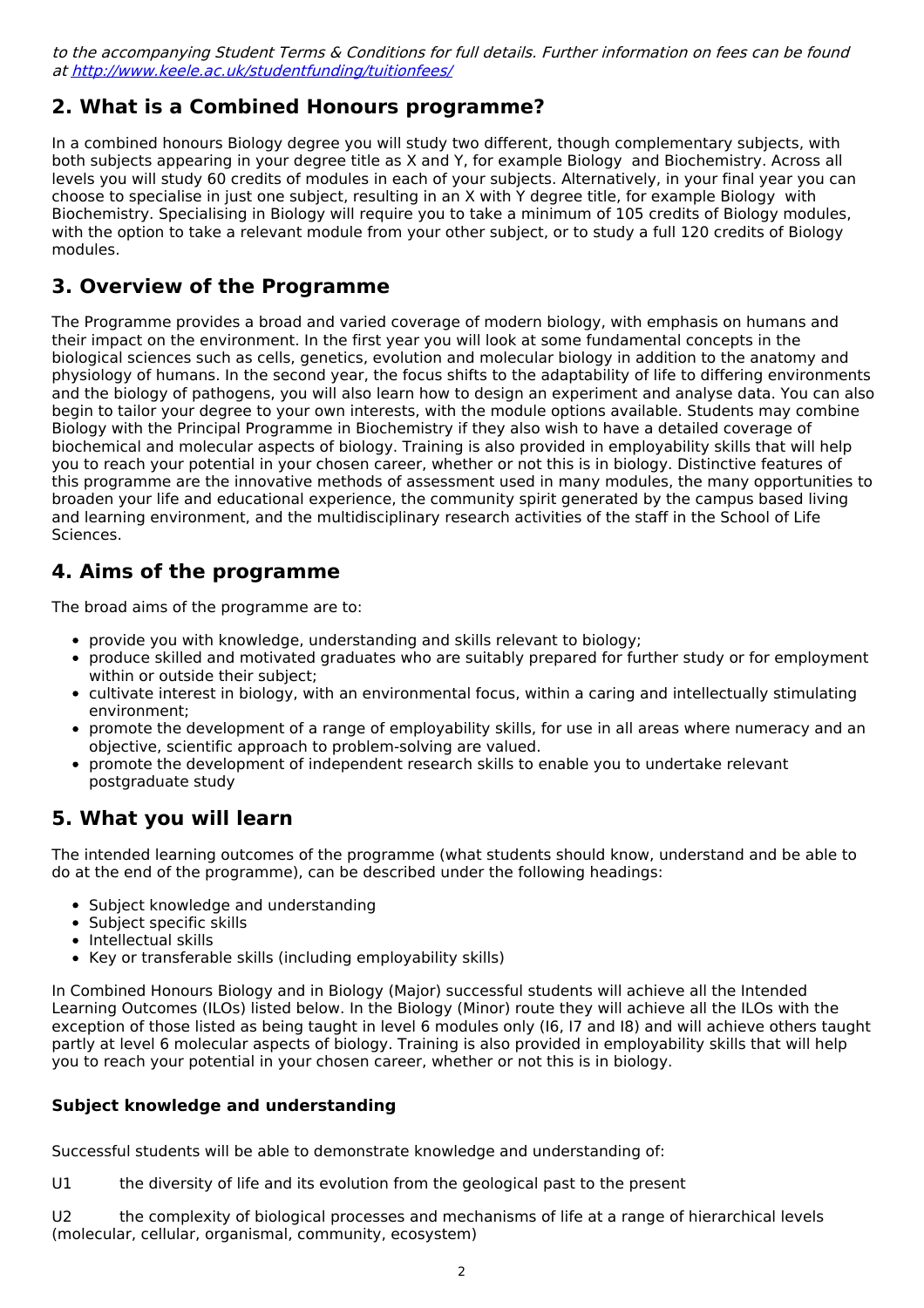U3 the influence of human activities on living systems (and the converse)

U4 the basic experimental skills appropriate to the discipline of biology

U5 the approaches to acquiring, interpreting, analysing biological data from a variety of sources, including the use of statistics

U6 the contribution of research to the development of biological knowledge

U7 the dynamic, plural and contested nature of the discipline and an awareness of the philosophical and ethical issues involved

- U8 the use of biological terminology, nomenclature and classification systems
- U9 the relevance of biology to practical problems and improving the quality and sustainability of life
- U10 the applicability of the biosciences to the careers to which graduates will be progressing

#### **Subject specific skills (Practical skills)**

Successful students will be able to:

SP1 use a range of practical techniques for the acquisition, analysis and critical evaluation of biological information

SP2 use a range of practical laboratory and field techniques to ensure competence in basic experimental skills

SP3 sample, record and analyse data in the field and/or laboratory in a manner that ensures validity, accuracy, calibration, precision, replicability and highlights uncertainty during collection

SP4 formulate a hypothesis, design, plan, conduct, collate, analyse, report and evaluate on a biological investigation

SP5 recognise philosophical, moral and ethical issues relevant to the subject, and appreciate the need for ethical standards and professional codes of conduct

SP6 undertake field and/or laboratory investigations of living systems in a responsible, safe and ethical manner, paying due attention to standard procedures (e.g. risk assessment, health and safety regulations, animal welfare, informed consent)

#### **Intellectual skills**

Successful students will be able to:

- SI1 assess the merits of contrasting theories, paradigms, concepts or principles
- SI2 think independently, set tasks and solve problems by a variety of methods
- SI3 make reasoned decisions and develop reasoned arguments
- SI4 obtain and interpret several lines of subject-specific evidence to formulate and test hypotheses
- SI5 make critical interpretations, evaluations and judgements of data and text
- SI6 analyse, synthesise and summarise information critically, including published research or reports

SI7 apply biological understanding to familiar and unfamiliar problems, and emphasise the interdisciplinary nature of science and the validity of different points of view

SI8 take responsibility for their own learning and reflect upon that learning

#### **Key or transferable skills (including employability skills)**

Successful students will be able to:

E1 develop an adaptable, flexible, sustainable and effective approach to study and work, including time management, creativity and intellectual integrity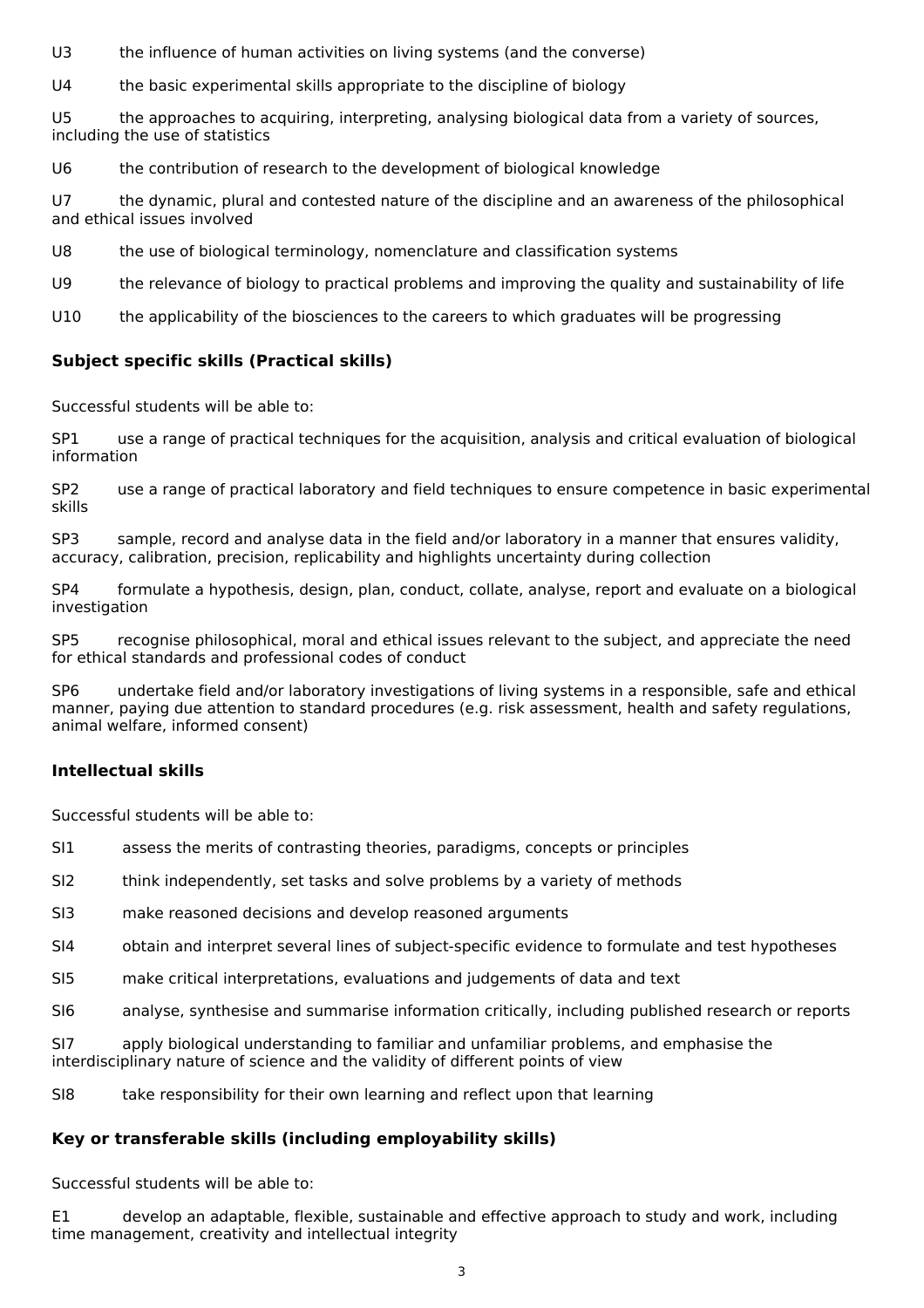E2 acquire, analyse, synthesise, summarise and present information and ideas from a wide range of sources: textual, numerical, verbal, graphical

E3 prepare, process, interpret and present data using appropriate qualitative and quantitative techniques, statistical programmes, spreadsheets and programs for presenting data visually

E4 use the internet and other electronic sources critically as a means of communication and a source of information

E5 cite and reference work in an appropriate manner, avoiding issues with plagiarism

E6 communicate effectively to a variety of audiences by written, spoken and graphical means using appropriate techniques and scientific language

E7 develop skills necessary for self-managed and lifelong learning, including working independently, organisational, enterprise and knowledge transfer skills

E8 work with others to achieve an objective in a respectful manner that is accepting of the viewpoints and opinions of others and evaluates the roles and development of team members

E9 motivate themselves and sustain that motivation over an extended period of time

E10 identify and work towards targets for personal, academic and career development

We are committed to developing not only your intellectual, but also personal and professional skills. Alongside our innovative programme, Keele University offers a wide range of enriching activities that offer added value and aim to maximise your potential. Further information can be found at: <http://www.keele.ac.uk/journey/>

### **6. How is the programme taught?**

Diversity, flexibility and inclusivity is at the heart of our Education Strategy. Your Student Voice helps us to shape what we do and we include students and local employers in our decision-making process. The delivery of our programme will include the following types of activities:

**Laboratory practicals.** Take place in one of our labs. These give you first-hand experience in a range of scientific techniques and have been designed to ensure you develop both independent and team-based skills.

**Fieldwork.** Using our large and diverse campus environment as well as visits to other sites off campus to enable you to develop your skills in surveying organism distributions and the identification of specimens in situ.

**Online lectures.** Traditional 'lectures' are often delivered online using short videos, directed reading, key learning outcomes and Forms that you can use to ask questions anonymously. This approach will give you far more flexibility to study where, when and how you choose.

**Live, campus-based seminars.** Delivered by experts in the field - and often external, guest speakers seminars are ordinarily recorded on the day so you can focus better on the discussion during the live event.

**Live, campus-based tutorials and workshops.** Often designed to support online lectures. Tutorials and workshops help promote social learning, develop a sense of community and give you an opportunity to deepen your understanding of core issues, ask questions and discuss content with other students and your tutors.

**Live, online tutorials, workshops and drop-in sessions.** Often used to host plenary sessions. These plenary sessions are optional, added value and may cover topics common to all students such as: note taking and meet your alumni at Level 4; IT and data analysis at Level 5 and writing retreats and careers at Level 6.

# **7. Teaching Staff**

University life is not just about the content of your degree. It is also an opportunity to network, to speak to people working in fields that excite you. Here in Life Sciences, you will meet a diverse range of staff, all are active in research or scholarship. For information on the research interests and qualifications of staff from the School of Life Sciences, please see the School web page at: [https://www.keele.ac.uk/lifesci/people/](https://www.keele.ac.uk/lifesci/people/%20)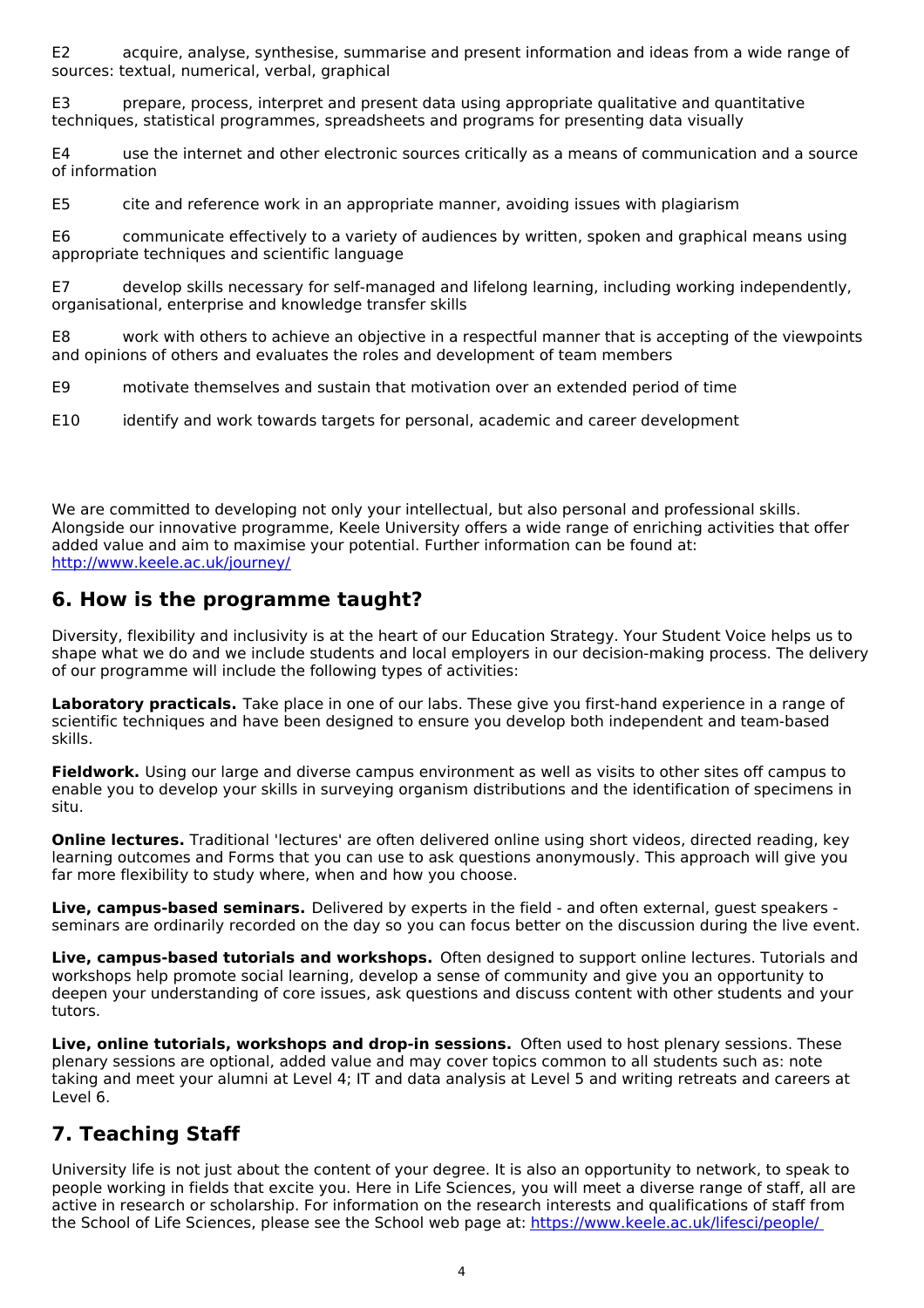Several modules on the programme also invite visiting speakers.

Our staff include world-leading researchers and experts in learning and teaching. As part of their training, all staff complete post-graduate courses on learning and teaching. Some take this to Masters level and beyond, choosing to specialise in pedagogic research to ensure that our programmes are taught to the very highest standards.

The University will attempt to minimise changes to our core teaching teams, however, delivery of the programme depends on having a sufficient number of staff with the relevant expertise to ensure that the programme is taught to the appropriate academic standard.

Staff turnover, for example where key members of staff leave, fall ill or go on research leave, may result in changes to the programme's content. The University will endeavour to ensure that any impact on students is limited if such changes occur.

# **8. What is the structure of the Programme?**

The academic year is divided into two taught semesters. Each semester will generally have twelve weeks of teaching followed by three weeks of final assessments. Details of each semester can be found using the following link: <https://www.keele.ac.uk/students/academiclife/keydates/>.

Our degree courses are organised into modules. Each module is usually a self-contained unit of study and each is usually assessed separately with the award of credits on the basis of 1 credit = 10 hours of student effort. An outline of the structure of the programme is provided in the tables below.

There are three types of module delivered as part of your programme. They are:

- Compulsory modules a module that you are required to study on this course
- Optional modules these allow you some limited choice of what to study from a list of modules

A summary of the total credit requirements per year is as follows, with a minimum of 90 subject credits (compulsory plus optional) required for each year across both of your Principal Subjects. This document has information about *Biology* modules only; please also see the document for your other subject.

For further information on the content of modules currently offered, including the list of elective modules, please visit: <https://www.keele.ac.uk/recordsandexams/modulecatalogue/>

| Year    | <b>Compulsory</b> | <b>Optional</b> |     | <b>Electives</b> |     |
|---------|-------------------|-----------------|-----|------------------|-----|
|         |                   | Min             | Max | Min              | Max |
| Level 4 | 60                | 0               | 0   | 0                | 0   |
| Level 5 | 45                | 15              | 15  | Ω                | 0   |
| Level 6 | 0                 | 60              | 105 | O                | 0   |

In year 3 there is the option to choose to specialise in one of your subjects, taking a minimum of 105 credits in this subject rather than taking modules from both subjects. The remaining 15 credits can come from your other combined honours subject. This is called the  $7 + 1$  route.

Students specialising in biology have to take the core module LSC-30059 Communication Skills for Biologists

Combined honours students must take 60 credits of biology content at level 6, of which 15 credits must be ISP module. Biology and Biochemistry CH students pool their 2 x 15 credits of ISP required into the 30 credit double project **or** placement modules

### **Module Lists**

### **Level 4**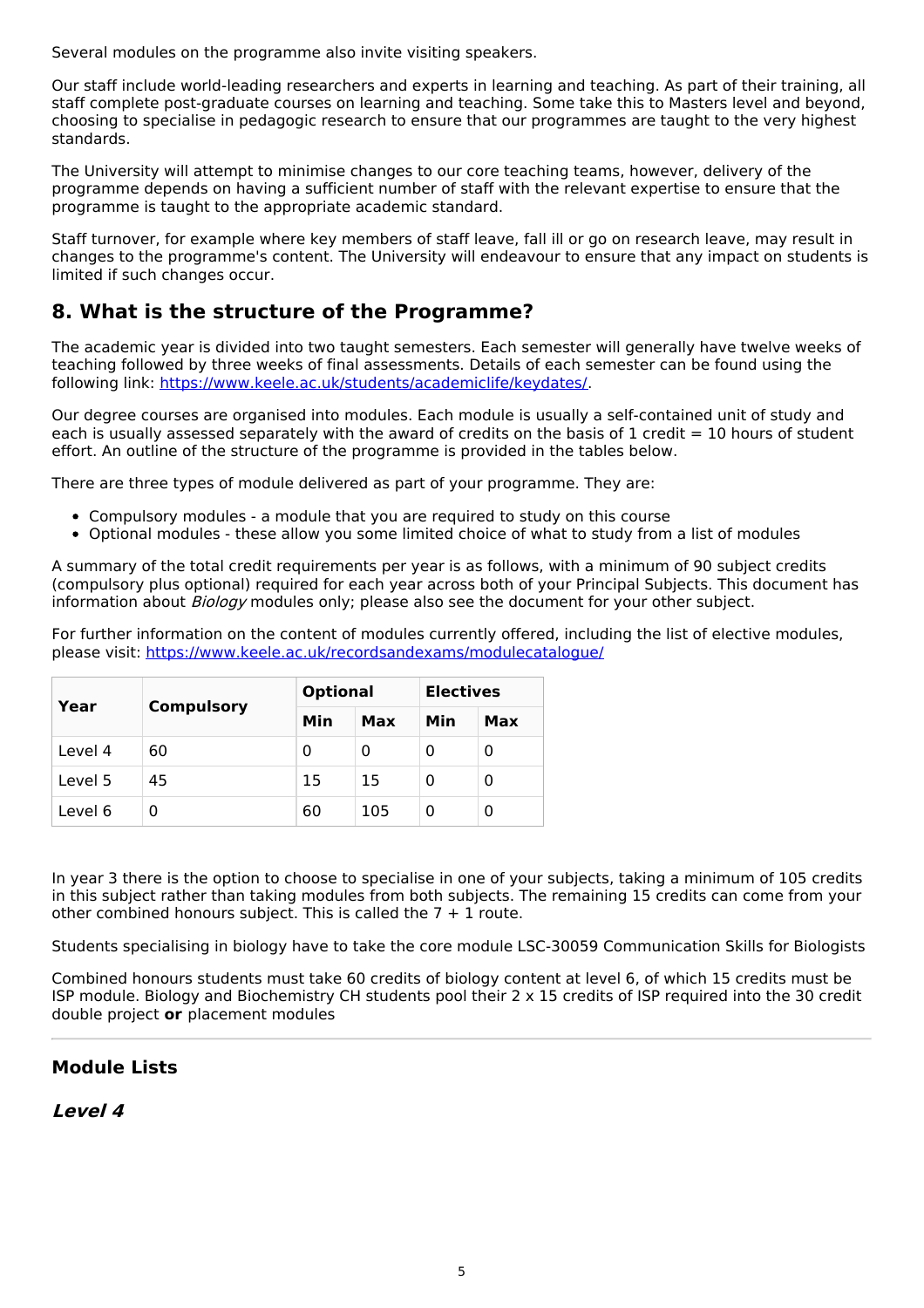| <b>Compulsory modules</b>      | <b>Module Code</b> | <b>Credits</b> | <b>Period</b> |
|--------------------------------|--------------------|----------------|---------------|
| Physiology and Anatomy         | LSC-10074          | 30             | Semester 1-2  |
| <b>Fundamentals of Biology</b> | LSC-10085          | 30             | Semester 1-2  |
| Core Practical Skills          | LSC-10087          |                | Semester 1-2  |

LSC-10087 is a core lab-based module. Students who fail this module will transfer to Studies in Biology. This is not accredited by the Royal Society of Biology.

### **Level 5**

| <b>Compulsory modules</b>       | <b>Module Code</b> | <b>Credits</b> | <b>Period</b> |
|---------------------------------|--------------------|----------------|---------------|
| Microbes, Viruses and Parasites | LSC-20073          | 15             | Semester 1    |
| <b>Environmental Biology</b>    | LSC-20097          | 15             | Semester 1    |
| Practical Skills in Bioscience  | LSC-20107          |                | Semester 1-2  |
| Research and Analytical Skills  | LSC-20056          | 15             | Semester 2    |

| <b>Optional modules</b>                                     | <b>Module Code</b> | <b>Credits</b> | <b>Period</b> |
|-------------------------------------------------------------|--------------------|----------------|---------------|
| Human Impact on the Environment,<br>scientific perspectives | ESC-20017          | 15             | Semester 1    |
| <b>Current Topics in Biology</b>                            | LSC-20074          | 15             | Semester 1    |
| <b>Biodiversity Crisis</b>                                  | LSC-20093          | 15             | Semester 2    |
| Health and the Environment                                  | PTY-20020          | 15             | Semester 2    |

#### **Level 5 Module Rules**

LSC-20097: please note, this module includes a field course during the summer vacation between Levels 4 and 5

ESC-20017 is a prerequisite module for the final year module ESC-30056

LSC-20107 is a core lab-based module. Students who fail this module will transfer to Studies in Biology. This is not accredited by the Royal Society of Biology.

### **Level 6**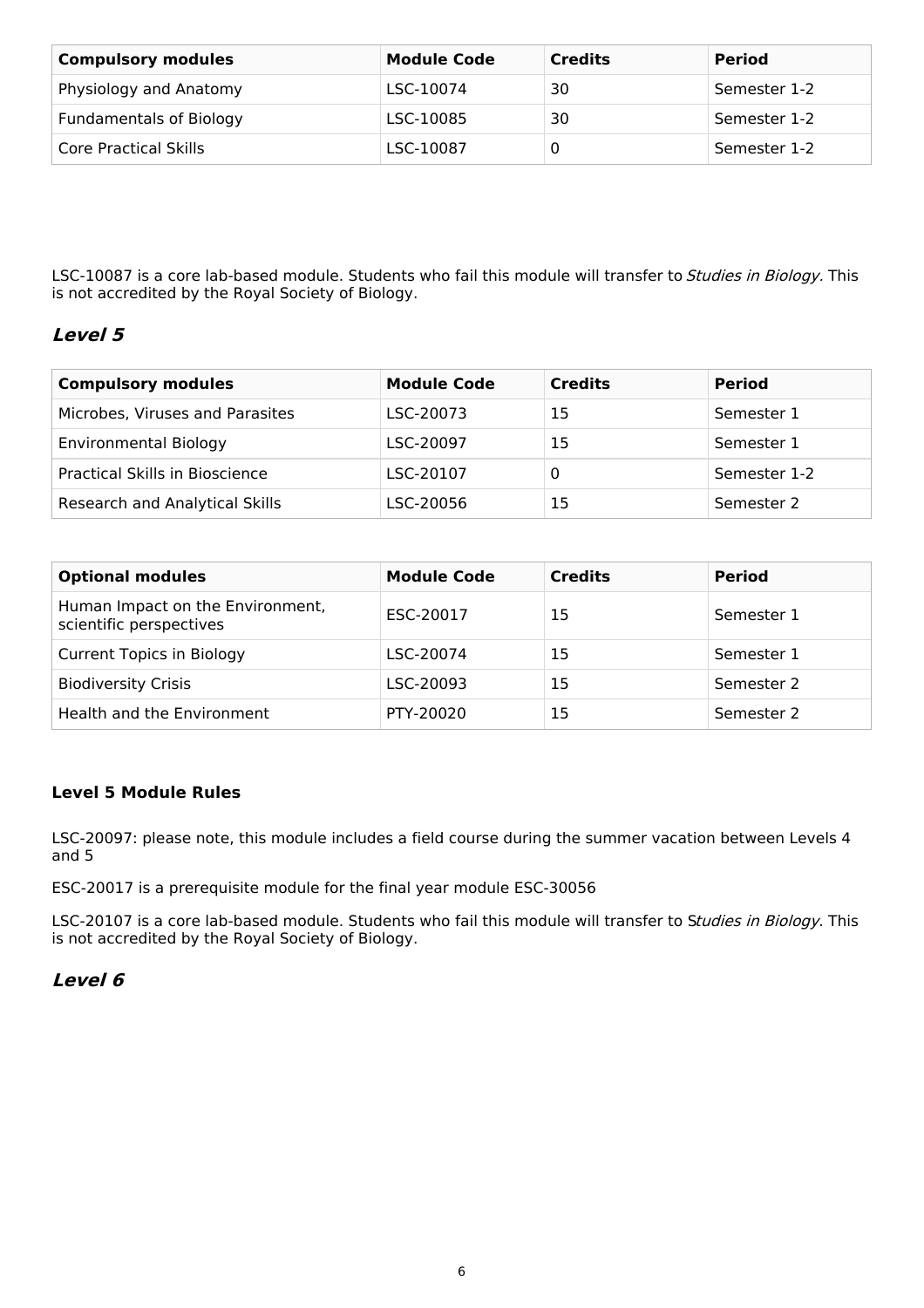| <b>Optional modules</b>                                                              | <b>Module Code</b> | <b>Credits</b> | <b>Period</b> |
|--------------------------------------------------------------------------------------|--------------------|----------------|---------------|
| Ecotoxicology and Risk Assessment                                                    | ESC-30056          | 15             | Semester 1    |
| Applied Life Sciences Placement - ISP                                                | LSC-30019          | 15             | Semester 1    |
| <b>Conservation Biology</b>                                                          | LSC-30043          | 15             | Semester 1    |
| Tropical Biology Field Course                                                        | LSC-30066          | 15             | Semester 1    |
| Insect Ecology and Pest Management                                                   | LSC-30070          | 15             | Semester 1    |
| Double Applied Life Sciences Placement -<br><b>ISP</b>                               | LSC-30038          | 30             | Semester 1-2  |
| Life Sciences Double Experimental Project<br>(with research skills assessment)       | LSC-30045          | 30             | Semester 1-2  |
| Life Sciences Single Experimental Project<br>(with research skills assessment) - ISP | LSC-30048          | 15             | Semester 1-2  |
| Life Sciences Dissertation                                                           | LSC-30050          | 15             | Semester 1-2  |
| Human Evolution                                                                      | LSC-30030          | 15             | Semester 2    |
| <b>Plant Science and Sustainability</b>                                              | LSC-30076          | 15             | Semester 2    |

If you choose to specialise in this subject in your final year you will study the following modules:

| <b>Compulsory modules</b>           | Module Code | <b>Credits</b> | <b>Period</b> |
|-------------------------------------|-------------|----------------|---------------|
| Communication Skills for Biologists | LSC-30059   | 15             | Semester 2    |

| <b>Optional modules</b>                                                        | <b>Module Code</b> | <b>Credits</b> | <b>Period</b> |
|--------------------------------------------------------------------------------|--------------------|----------------|---------------|
| Ecotoxicology and Risk Assessment                                              | ESC-30056          | 15             | Semester 1    |
| Human Parasitology                                                             | LSC-30036          | 15             | Semester 1    |
| <b>Conservation Biology</b>                                                    | LSC-30043          | 15             | Semester 1    |
| Case Studies in Biotechnology                                                  | LSC-30051          | 15             | Semester 1    |
| <b>Tropical Biology Field Course</b>                                           | LSC-30066          | 15             | Semester 1    |
| Insect Ecology and Pest Management                                             | LSC-30070          | 15             | Semester 1    |
| Double Applied Life Sciences Placement -<br>ISP.                               | LSC-30038          | 30             | Semester 1-2  |
| Life Sciences Double Experimental Project<br>(with research skills assessment) | LSC-30045          | 30             | Semester 1-2  |
| Human Evolution                                                                | LSC-30030          | 15             | Semester 2    |
| Cancer Biology                                                                 | LSC-30061          | 15             | Semester 2    |
| Plant Science and Sustainability                                               | LSC-30076          | 15             | Semester 2    |

#### **Level 6 Module Rules**

#### **Rules relevant to combined honours students (including those taking Biology AND Biochemistry)**

Combined Honours students **must** take **ONE** 15 credit ISP module (LSC-30019, LSC-30048 **or** LSC-30050)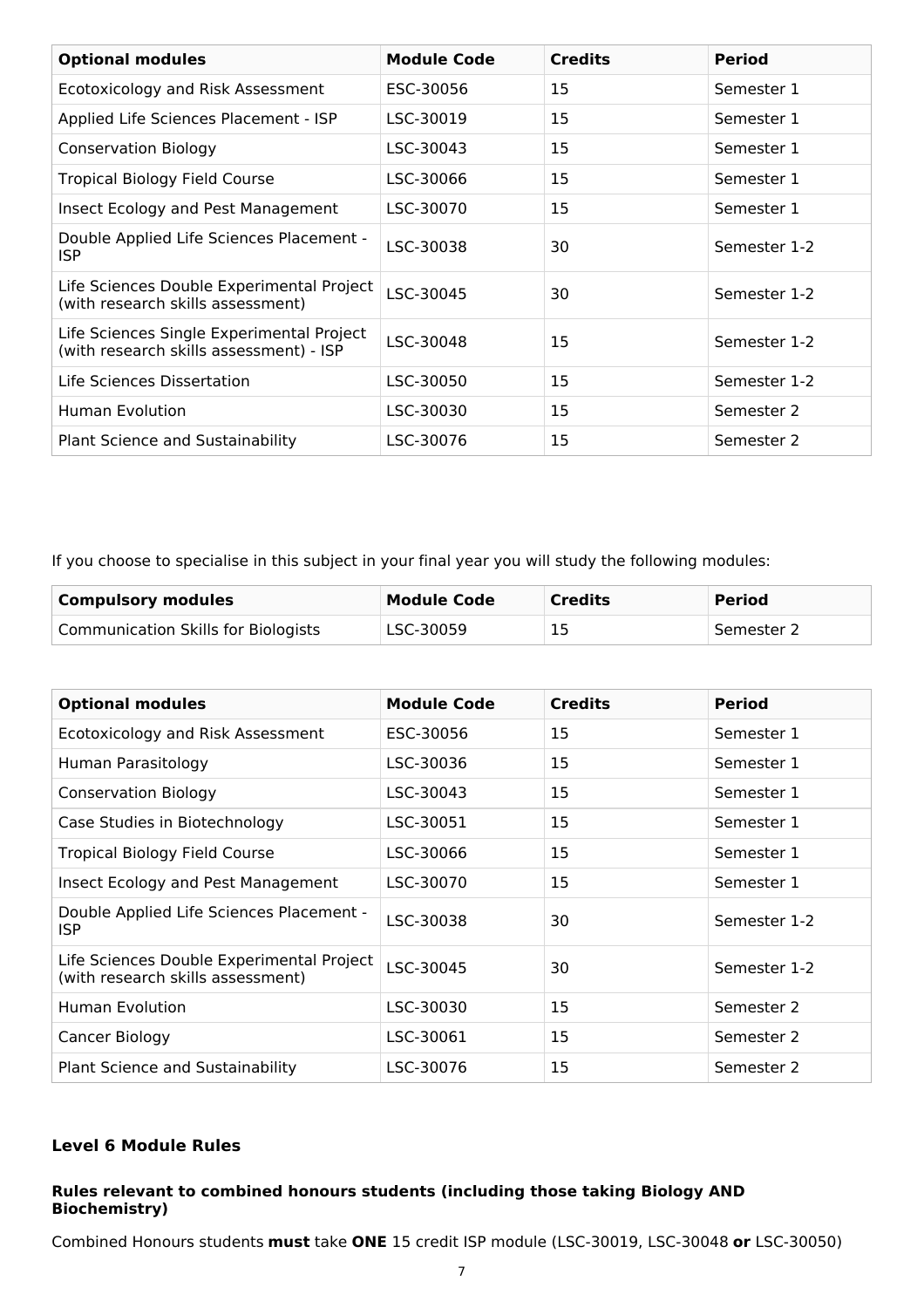LSC-30045: only available to students studying Biology and Biochemistry or specialising in Biology.

LSC-30038 and LSC-30019: only available to students doing a work placement year. The Double Placement is only available to students studying Biology and Biochemistry with Work Placement Year or specialising in Biology with Work Placement Year. These students will not take LSC-30045 or LSC-30048.

LSC-30050: only available to combined honours students whose second subject is outside of the School of Life Sciences, These students will not take LSC-30048 or LSC-30019

#### **Rules relevant to students specialising in Biology in the final year:**

Major route students **must** take **ONE** 30 credit ISP module (LSC-30045 **or** LSC-30038)

LSC-30038: only available to students specialising in Biology with Work Placement Year

#### **Rules relevant to all biology students:**

LSC-30066: this module includes a field course at USM Malaysia which takes place during the summer vacation between Levels 5 and 6.

LSC-30036: this module can only be taken by students who have studied LSC-20015 or LSC-20073

Only biology students who have studied ESC-20017 can take ESC-30056.

### **9. Final and intermediate awards**

Credits required for each level of academic award are as follows:

| <b>Honours</b><br><b>Degree</b>                     | 360<br>credits | You will require at least 120 credits at levels 4, 5 and 6<br>You must accumulate a minimum of 135 credits in each Principal Subject (270 credits<br>in total), with at least 45 credits at each level of study (Levels 4, 5 and 6) in each of<br>two Principal Subjects (90 credits per year). Your degree title will be 'subject X and<br>subject Y'.<br>If you choose to study one Principal subject in your final year of study a minimum of<br>90 credits in that subject is required. Your degree title will be 'subject X with subject<br>Υ'. |
|-----------------------------------------------------|----------------|------------------------------------------------------------------------------------------------------------------------------------------------------------------------------------------------------------------------------------------------------------------------------------------------------------------------------------------------------------------------------------------------------------------------------------------------------------------------------------------------------------------------------------------------------|
| <b>Diploma</b><br>in Higher<br><b>Education</b>     | 240<br>credits | You will require at least 120 credits at level 4 or higher and at least 120 credits at<br>level 5 or higher                                                                                                                                                                                                                                                                                                                                                                                                                                          |
| <b>Certificate</b><br>in Higher<br><b>Education</b> | 120<br>credits | You will require at least 120 credits at level 4 or higher                                                                                                                                                                                                                                                                                                                                                                                                                                                                                           |

**International Year option:** in addition to the above students must pass a module covering the international year in order to graduate with a named degree including the 'international year' wording. Students who do not complete, or fail the international year, will be transferred to the three-year version of the programme.

**Work Placement Year option:** in addition to the above students must pass a non-credit bearing module covering the work placement year in order to graduate with a named degree including the 'work placement year' wording. Students who do not complete, or fail the work placement year, will be transferred to the three-year version of the programme.

### **10. How is the Programme Assessed?**

Our assessment strategy is designed to be authentic and diverse so that you can develop key skills that meet academic, professional body and employer expectations. Module managers will provide appropriate guidance for each assessment and the marking criteria that will be used to assess your work.

Our assessment strategy will help you to develop and evidence your ability to:

**Provide evidence-based solutions to current scientific problems** . Most often this is assessed through a range of essays, portfolios and literature reviews.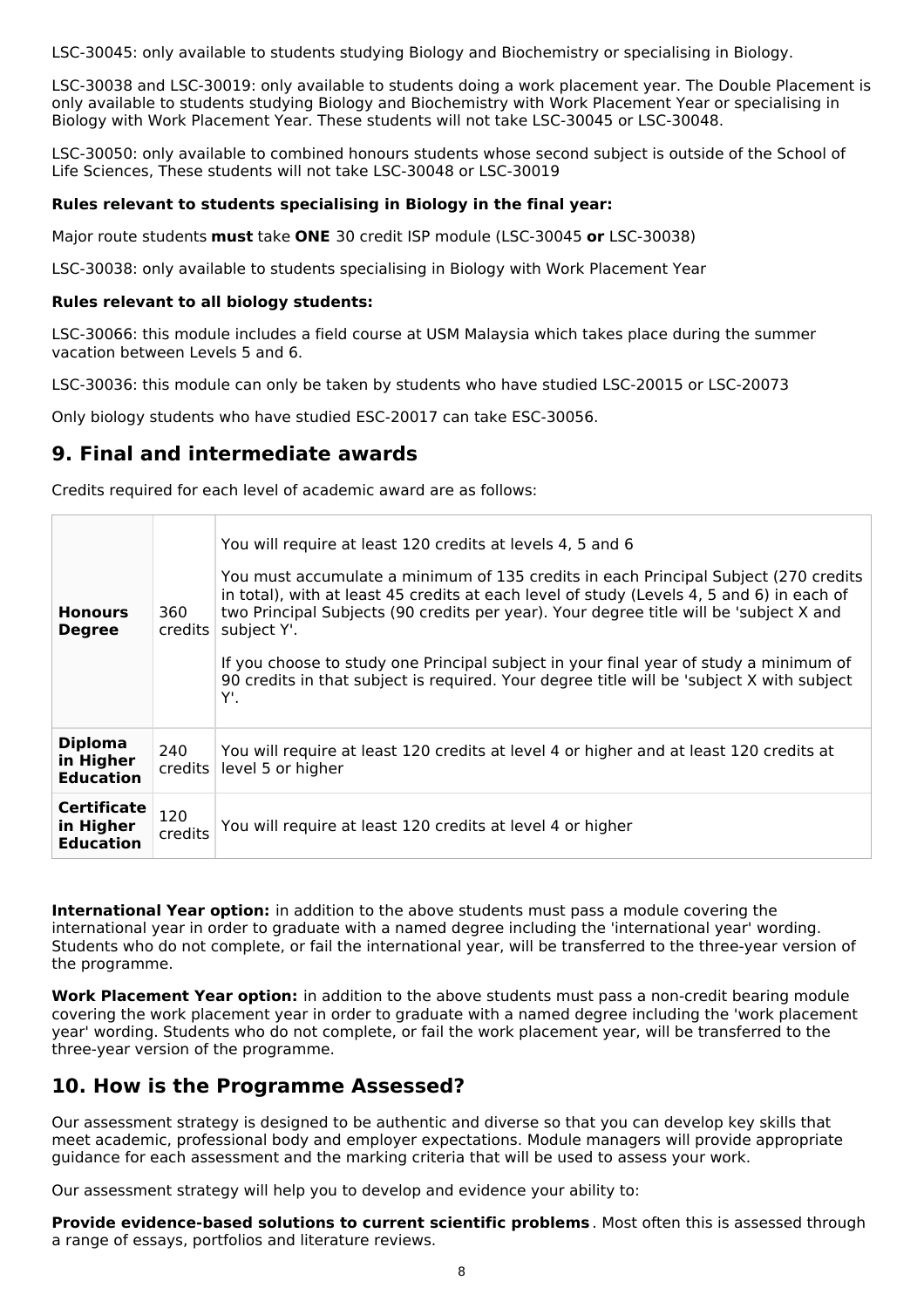**Critically appraise information on current issues.** Critical writing is important for scientists and in the modern workplace. The ability to read scientific information and explore the limitations of its application in a particular argument or viewpoint is a vital graduate intellectual skill.

**Present scientific findings.** Often these are lab or fieldwork reports or experimental projects that test your ability to pose scientific hypotheses, design experiments, understand methodologies, present findings, analyse data and situate your work in the current literature.

**Communicate effectively with a range of audiences.** These can include scientific posters, patient information leaflets, wikis, blogs or oral presentations.

**Work professionally**. Your final year, independent research project will give you an opportunity to demonstrate a range of professional skills such as leadership, innovation, time keeping, communication and the ability to work safely and ethically.

**Work effectively in a team.** Most often this is assessed through team fieldwork and group presentations but can also include written work such as scientific posters or public information leaflets.

**Solve problems in a time-limited fashion.** Often in the work environment we are asked to solve problems in a relatively short amount of time. Our online tests and end-of-semester, online, open-book examinations will help you to evidence these skills.

We aim to provide constructive feedback within 3 weeks of submission for all assessed work. This is often phrased in terms of strengths, weaknesses and ways to improve to help you focus on key areas that can improve the quality of your work in the future.

# **11. Contact Time and Expected Workload**

This contact time measure is intended to provide you with an indication of the type of activity you are likely to undertake during this programme. The data is compiled based on module choices and learning patterns of students on similar programmes in previous years. Every effort is made to ensure this data is a realistic representation of what you are likely to experience, but changes to programmes, teaching methods and assessment methods mean this data is representative and not specific.

Undergraduate courses at Keele contain an element of module choice; therefore, individual students will experience a different mix of contact time and assessment types dependent upon their own individual choice of modules. The figures below are an example of activities that a student may expect on your chosen course by year stage of study. Contact time includes scheduled activities such as: lecture, seminar, tutorial, project supervision, demonstration, practical classes and labs, supervised time in labs/workshop, fieldwork and external visits. The figures are based on 1,200 hours of student effort each year for full-time students.

### **Activity**

|                     | <b>Scheduled learning and teaching</b><br>activities | <b>Guided independent</b><br><b>Study</b> | <b>Placements</b> |
|---------------------|------------------------------------------------------|-------------------------------------------|-------------------|
| Year 1 (Level<br>4) | 19%                                                  | 81%                                       | 0%                |
| Year 2 (Level<br>5) | 26%                                                  | 74%                                       | 0%                |
| Year 3 (Level<br>6) | 14%                                                  | 86%                                       | 0%                |

## **12. Accreditation**

The programme for all students who specialise in Biology at level 6 or combine with Biochemistry is accredited by the Royal Society of Biology.

Students should note that to be awarded Royal Society of Biology accreditation they must achieve a minimum standard of 40% in the Life Sciences Double Experimental Project (with research skills assessment), or equivalent placement module. Students that condone this module may still be eligible for the award Studies in Biology.

Students must also successfully complete the two zero-credit practical modules LSC-10087 Core Skills in Biosciences and LSC-20107 Practical Skills in Biosciences in order to be awarded Royal Society of Biology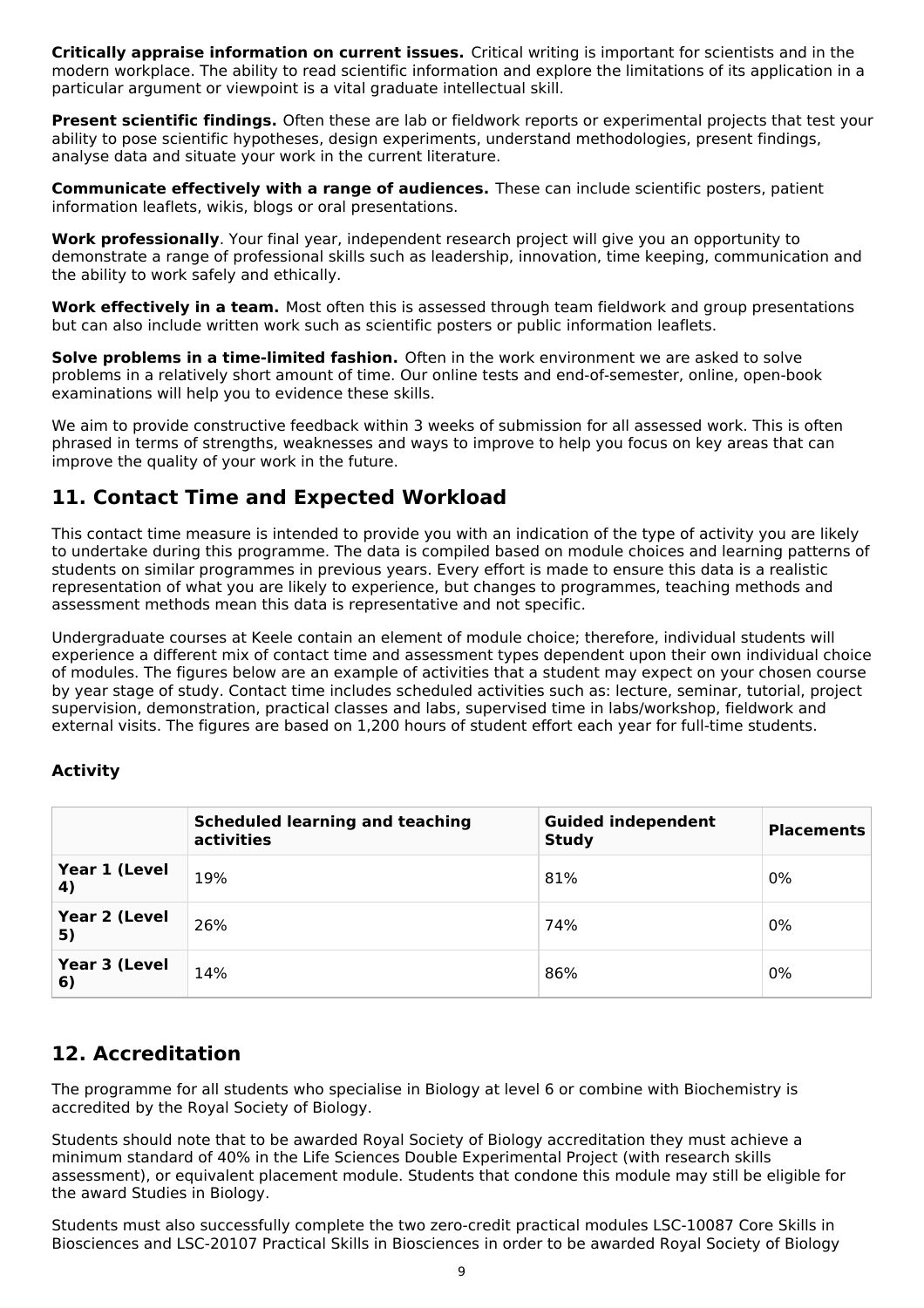# **13. University Regulations**

The University Regulations form the framework for learning, teaching and assessment and other aspects of the student experience. Further information about the University Regulations can be found at: <http://www.keele.ac.uk/student-agreement/>

If this programme has any exemptions, variations or additions to the University Regulations these will be detailed in an Annex at the end of this document titled 'Programme-specific regulations'.

A student who has completed a semester abroad will not normally be eligible to transfer onto the International Year option.

Where a programme has an "International Year" option and a "Placement Year" option, students may elect to follow either the International Year or Placement Year, but not both.

# **14. Other Learning Opportunities**

We are committed to offering a rich and diverse student experience that goes far beyond your degree. Most years, we are able to offer range of different opportunities to enrich your student experience. These can include:

- **Tropical Biology Field Course.** You could apply for our School tropical field that takes place in Malaysia. These are an exceptional chance to hone your fieldwork skills in tropical habitats and also provide fantastic international experience.
- **Operation Wallacea.** This is a private company that supports a wide range of student projects with a particular focus on biodiversity and climate research. More information can be found at: <https://www.opwall.com>
- **Study abroad.** You could apply to spend one semester at Level 5 studying in one of our international partner universities. This not only gives you valuable international experience, but can also allow you to study a complimentary subject in greater detail.
- **International year.** Is similar to study abroad, but here you choose to take an additional year in between Levels 5 and 6 studying in one of our international partner universities. This will not affect your eligibility for an RSB accredited degree. More information can be found at: [http://www.keele.ac.uk/studyabroad/partneruniversities/](http://www.keele.ac.uk/studyabroad/partneruniversities/%20)
- **Industrial placements.** You could apply to a range of national and international employers for an  $\bullet$ industrial placement. These take place in between Level 5 and 6 and usually last 6-9 months. They provide excellent work experience and an opportunity to collect data for your Level 6 independent research student project.
- **Secondments.** These are shorter industrial placements that usually take place over the summer in between Level 5 and 6 and usually last between 2-8 weeks. They can be based locally in one of our research labs here at Keele, nationally or internationally. For example, often some our students will travel to Malaysia to work with our partner Universiti Sains Malaysia.

Note: the opportunities described above are limited and dependent on external providers. We may not be able to offer them every year and there will be additional costs if you do successfully secure a place. We discuss all of these options in more detail across Level 4 and Level 5 so you can make an informed decision.

# **15. Additional Costs**

#### **Biology Programme Costs**

Any compulsory residential field courses would be subsidised by the School of Life Sciences and you pay no fees to attend. You would be required to cover your own transport costs to and from the location of the field course and maintenance costs during any compulsory residential field course (for example food, appropriate clothing, etc.).

Learning opportunities as outlined *Other Learning Opportunities* above may be available and may incur additional costs.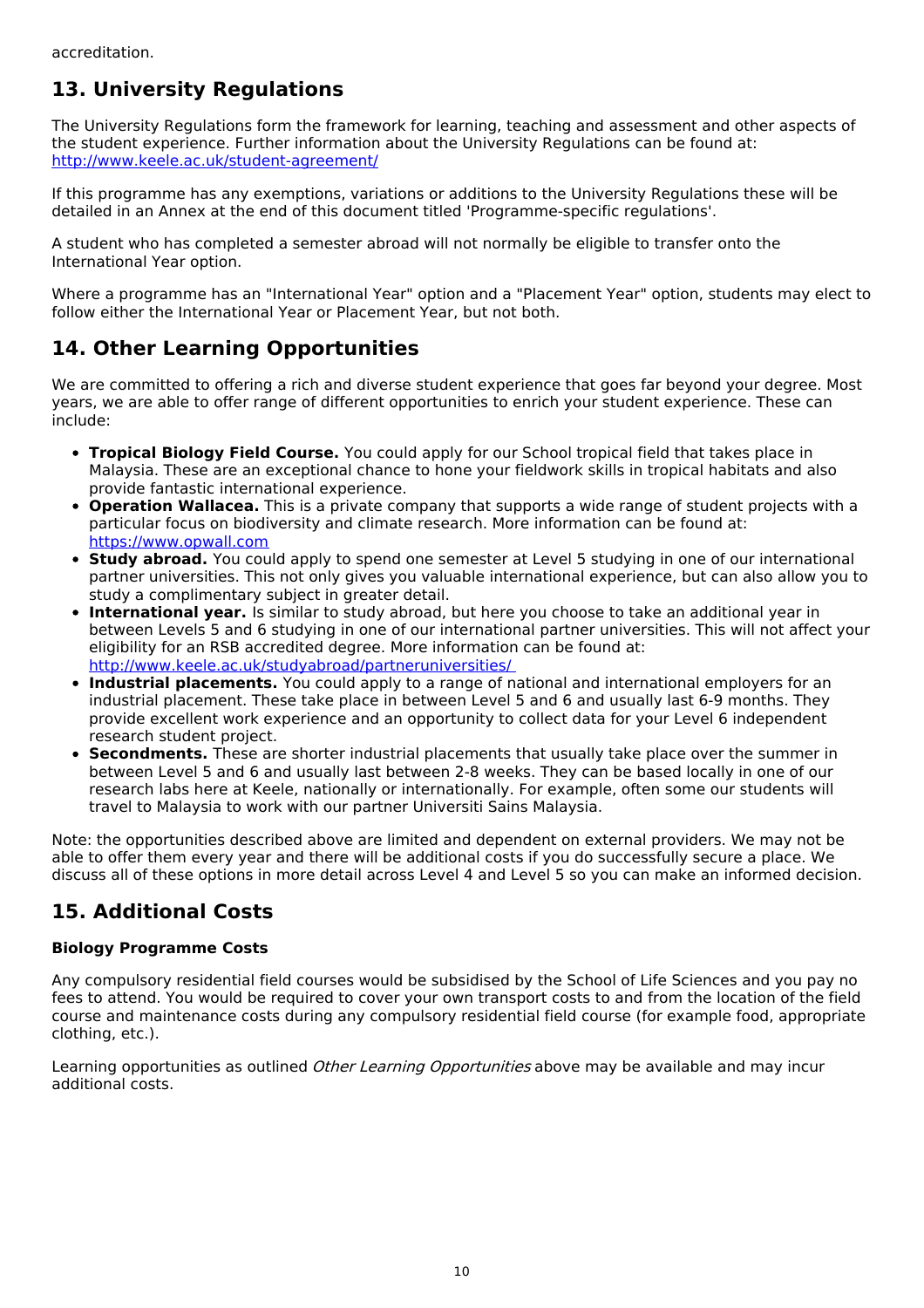| <b>Activity</b>                                                  | <b>Estimated cost</b> |
|------------------------------------------------------------------|-----------------------|
| Field courses - compulsory                                       | £0.00                 |
| Field courses - optional hosted at USM Malaysia                  | £1,200                |
| Equipment Waterproof clothing for field work                     | £75                   |
| Travel to field courses and to any placement abroad or in the UK | Unable to Estimate    |
| Other additional costs                                           | none anticipated      |
| <b>Total estimated additional costs</b>                          | £1,275                |

These costs have been forecast by the University as accurately as possible but may be subject to change as a result of factors outside of our control (for example, increase in costs for external services). Forecast costs are reviewed on an annual basis to ensure they remain representative. Where additional costs are in direct control of the University we will ensure increases do not exceed 5%.

As to be expected there will be additional costs for inter-library loans and potential overdue library fines, print and graduation. We do not anticipate any further costs for this programme.

## **16. Annex - International Year**

#### **Combined Honours Biology with International Year**

Please note: in order to be eligible to take the International Year option your other subject must also offer this option. Please refer to the information published in the course document for your other subject.

#### **International Year Programme**

At Level 5 you can apply to transfer onto our International Year pathway. If successful, you will have an additional year of study at one of our international partner Universities once you have completed Level 5 here at Keele.

Students who successfully complete both the second year (Level 5) and the International Year will be permitted to progress to Level 6. Students who fail to satisfy the examiners in respect of the International Year will normally revert to the standard programme and progress to Level 6 on that basis. The failure will be recorded on the student's final transcript.

Study at Level 4, Level 5 and Level 6 will be as per the main body of this document. The additional detail contained in this annex will pertain solely to students registered for the International Year option.

#### **International Year Programme Aims**

In addition to the programme aims for Biology we also aim to:

- 1. Enhance your personal development give you an insight into the international dimension of biological study
- 2. Give you an experience of a different culture, academically, professionally and socially

#### **Entry Requirements for the International Year**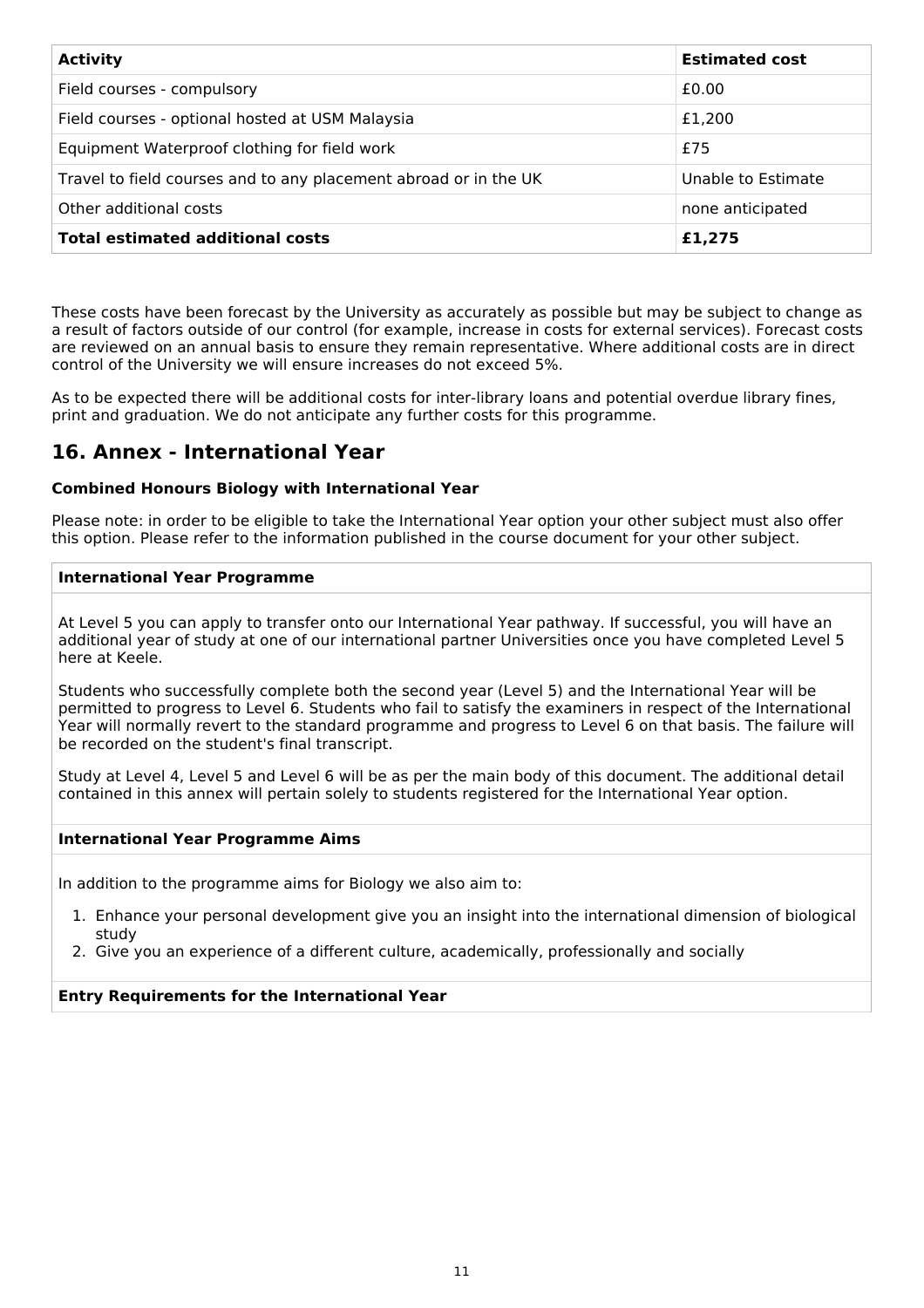Students may apply to the 4-year programme during Level 5. Admission to the International Year is subject to successful application, interview and references from appropriate staff.

The criteria to be applied are:

- Academic Performance (an average of 55% across all modules at Level 5 is required. Students with up to 15 credits of re-assessment who meet the 55% requirement may progress to the International Year. Where no Semester 1 marks have been awarded performance in 1st year marks and ongoing 2nd year assessments are taken into account)
- General Aptitude (to be demonstrated by application for study abroad, interview during the 2nd semester of year 2 (Level 5), and by recommendation of the student's personal tutor, 1st and 2nd year tutors and programme director)

Students may not register for both an International Year and a Placement Year.

#### **Student Support**

We have a dedicated Study Abroad tutor within Life Sciences that will will stay in touch with you throughout your International Year, effectively acting as an additional Personal Tutor. There is also support available from Keele's Global Opportunities Team [\(https://www.keele.ac.uk/study/studyabroad/](https://www.keele.ac.uk/study/studyabroad/))

#### **Learning Outcomes**

In addition to the learning outcomes for Biology, students who graduate with Biology with International Year will be able to:

- 1. Describe, discuss and reflect upon the cultural and international differences and similarities of different learning environments
- 2. Discuss the benefits and challenges of global citizenship and internationalisation
- 3. Explain how their perspective on their academic discipline has been influenced by locating it within an international setting.
- 4. Use independent research skills to identify relevant information resources on a range of subjects related, or complementary, to Biology.
- 5. Demonstrate the use of critical thinking skills, augmented by creativity and curiosity, in discussing the application of their International Year studies to Biology.

Please note that students on Combined Honours programmes with International Year must meet the subject-specific learning outcomes for BOTH their principal subjects.

These learning outcomes will all be assessed by the submission of a satisfactory individual learning agreement, the successful completion of assessments at the partner institution and the submission of the reflective portfolio element of the international year module.

#### **Regulations**

Students registered for the International Year are subject to the programme-specific regulations (if any) and the University regulations. In addition, during the International Year, the following regulations will apply:

Students undertaking the International Year must complete 120 credits, which must comprise at least 40%in the student's discipline area.

This may impact on your choice of modules to study, for example you will have to choose certain modules to ensure you have the discipline specific credits required.

Students are barred from studying any module with significant overlap to the Level 6 modules they will study on their return. Significant overlap with Level 5 modules previously studied should also be avoided.

#### **Additional costs for the International Year**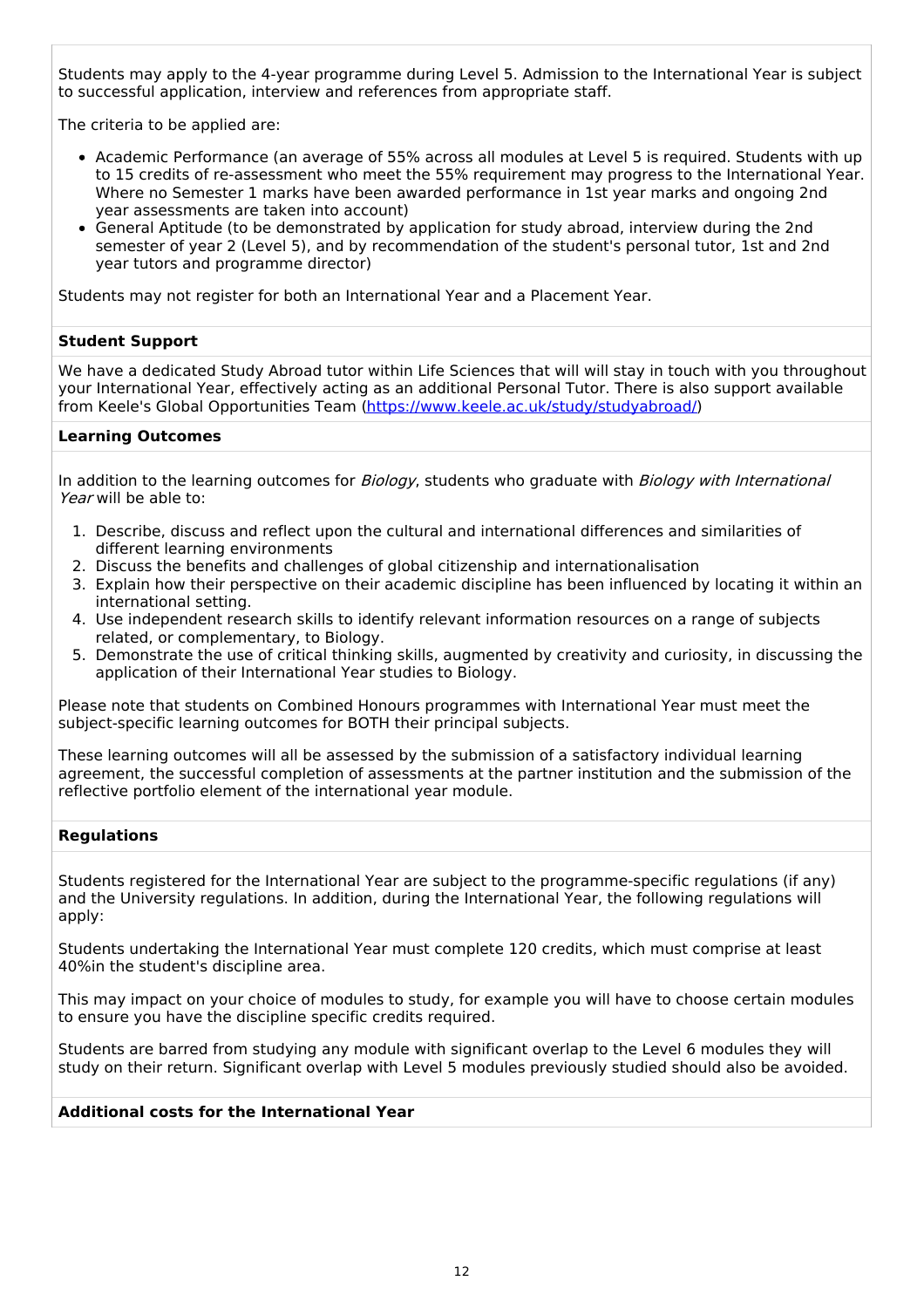Tuition fees for students on the International Year will be charged at 15% of the annual tuition fees for that year of study, as set out in Section 1. The International Year can be included in your Student Finance allocation, to find out more about your personal eligibility see: [www.gov.uk](http://www.gov.uk/)

Students will have to bear the costs of travelling to and from their destination university, accommodation, food and personal costs. Depending on the destination they are studying at additional costs may include visas, study permits, residence permits, and compulsory health checks. Students should expect the total costs of studying abroad be greater than if they study in the UK, information is made available from the Global Education Team throughout the process, as costs will vary depending on destination.

Students who meet external eligibility criteria may be eligible for grants as part of this programme. Students studying outside of this programme may be eligible income dependent bursaries at Keele.

Students travel on a comprehensive Keele University insurance plan, for which there are currently no additional charges. Some Governments and/or universities require additional compulsory health coverage plans; costs for this will be advised during the application process.

## **17. Annex - Work Placement Year**

#### **Biology with Work Placement Year**

#### **Work Placement Year summary**

At Level 4 or 5 you can apply to transfer onto our Work Placement Year pathway.

Students registered for this programme may either be admitted for or apply to transfer during their studies to the 'with Work Placement Year' option (NB: for Combined Honours students the rules relating to the work placement year in the subject where the placement is organised are to be followed). Students accepted onto this programme will have an extra year of study (the Work Placement Year) with a relevant placement provider after they have completed Year 2 (Level 5) at Keele.

Students who successfully complete both the second year (Level 5) and the Work Placement Year will be permitted to progress to Level 6. Students who fail to satisfactorily complete the Work Placement Year will normally revert to the 3-year programme and progress to Level 6 on that basis. The failure will be recorded on the student's final transcript.

Study at Level 4, Level 5 and Level 6 will be as per the main body of this document. The additional detail contained in this annex will pertain solely to students registered for the Work Placement Year option.

#### **Work Placement Year Programme Aims**

In addition to the programme aims for Biology, we also aim to provide experience of working in a subjectrelated laboratory or work place within an industrial, academic or public institution either in the UK or abroad.

#### **Entry Requirements for the Work Placement Year**

Transfer onto Work Placement Year is subject to a selection process as described below:

**Academic performance.** Evidenced by good overall engagement with your programme, passing all modules across Level 4 and semester 1 of Level 5 with an overall grade average of >60%.

**General aptitude.** Evidenced by suitable references provided by an academic member of staff (usually your Personal Tutor) and interview.

**Health and safety.** Evidenced by completion of a Keele Health and Safety checklist and compliance with health and safety requirements of your placement provider.

(International students only) You should be aware that there may be additional visa implications for this transfer, and it is your responsibility to complete any and all necessary processes to be eligible for this pathway. There may be additional costs, including applying for a new Visa from outside of the UK for international students associated with a transfer to the work placement programme. Students may not register for both an International Year and a Work Placement Year.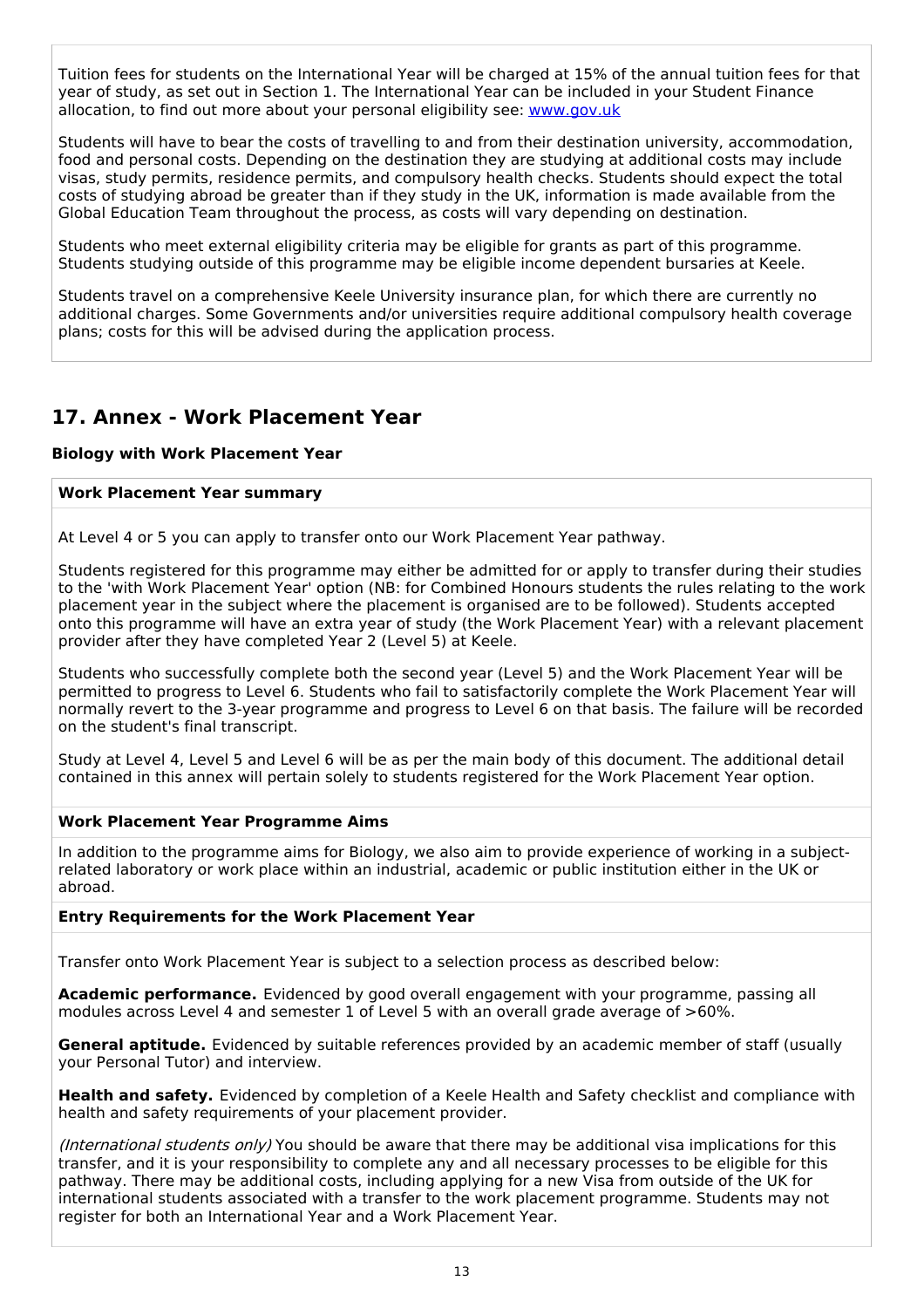#### **Student Support**

We have a dedicated Industrial Placement tutor within Life Sciences that can act as a point of contact for you before, during or after your placement year. You will also be assigned a Placement Supervisor. This will be an academic member of the School who will maintain regular contact with you throughout your placement and will become your project supervisor at Level 6. The School Director of Education will also act as a whistle-blower. This means that you can contact them in strict confidence at any point during your placement if you have any concerns about your placement provider or overall experience.

#### **Learning Outcomes**

In addition to the learning outcomes for Biology, students who graduate with Biology with Placement Year will be able to:

Demonstrate an ability to successfully work within their placement institution and to learn practical skills and develop their science base within the scope of their work project.

These learning outcomes will be assessed through successful completion of LSC-30038.

#### **Regulations**

In addition to the regulations for Biology, the following additional regulations apply:

- Compliance with any contractual obligations expected by the placement provider
- Complete a minimum of 30 weeks (1,050 hours) on placement
- Successful completion of LSC 30038 Double Applied Life Sciences Placement
- The placement student will also sign up an agreement outlining his/her responsibilities in relation to the requirements of each organisation.

You are be expected to behave professionally at all times on placement. This means conforming to the work practices of your placement provider and remembering that you are a representative of Keele University.

#### **Additional costs for the Work Placement Year**

Tuition fees for students on the Work Placement Year will be charged at 20% of the annual tuition fees for that year of study, as set out in Section 1. The Work Placement Year can be included in your Student Finance allocation; to find out more about your personal eligibility see: [www.gov.uk](http://www.gov.uk/)

Students will have to bear the costs of travelling to and from their placement provider, accommodation, food and personal costs. Depending on the placement provider additional costs may include parking permits, travel and transport, suitable clothing, DBS checks, and compulsory health checks.

A small stipend may be available to students from the placement provider during the placement but this will need to be explored on a placement-by-placement basis as some organisations, such as charities, may not have any extra money available. Students should budget with the assumption that their placement will be unpaid.

Eligibility for student finance will depend on the type of placement and whether it is paid or not. If it is paid, this is likely to affect student finance eligibility, however if it is voluntary and therefore unpaid, should not affect student finance eligibility. Students are required to confirm eligibility with their student finance provider.

International students who require a Tier 4 visa should check with the Immigration Compliance team prior to commencing any type of paid placement to ensure that they are not contravening their visa requirements.

### **18. Annex - Programme-specific regulations**

**Programme Regulations: Biology (Combined Honours)**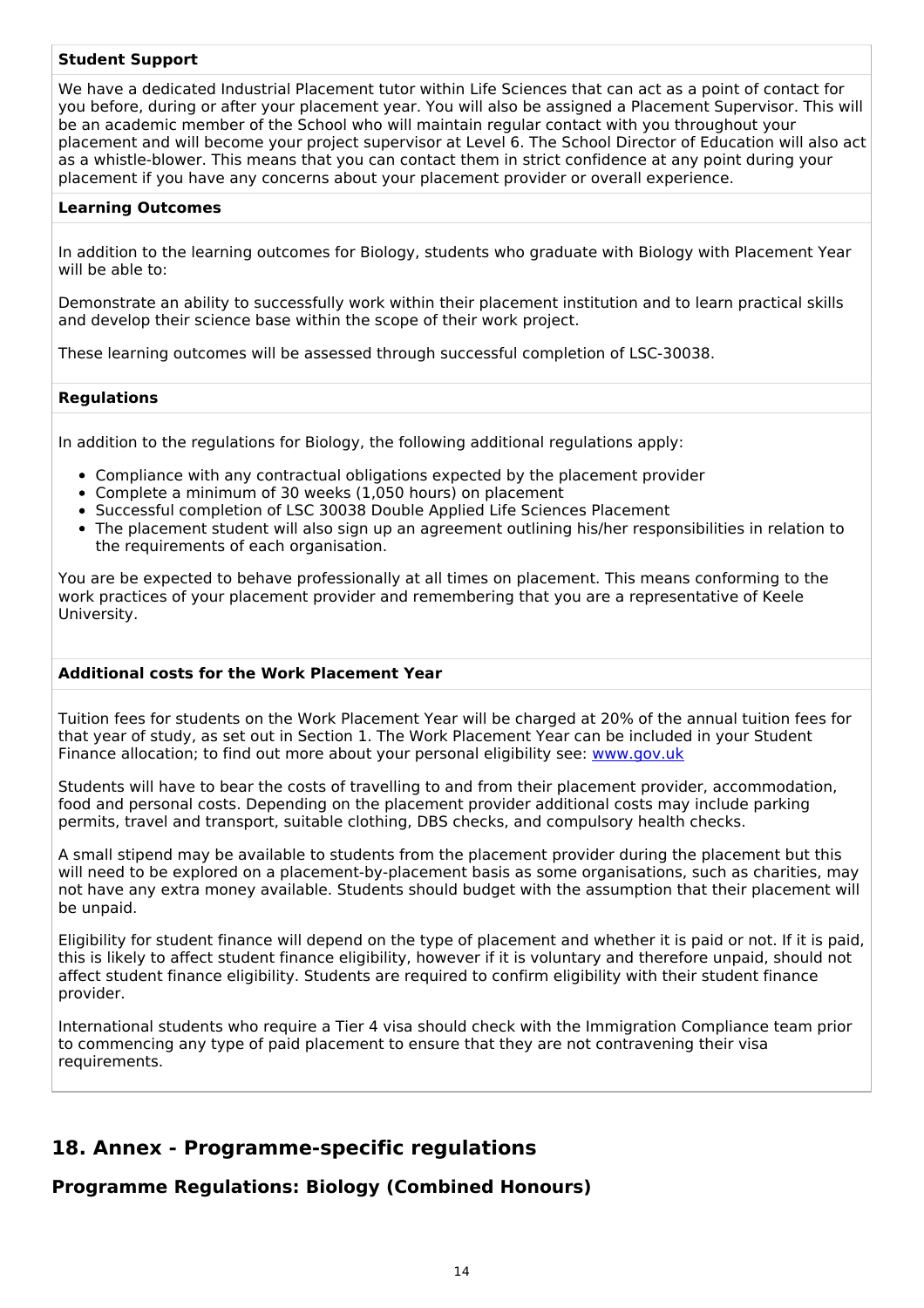| <b>Final Award and Award Titles</b> | BSc (Hons) Biology<br>BSc (Hons) Biology with International Year<br>BSc (Hons) Biology with Work Placement Year<br>BSc (Hons) Studies in Biology<br>BSc (Hons) Studies in Biology with International Year<br>BSc (Hons) Studies in Biology With Work Placement Year |
|-------------------------------------|---------------------------------------------------------------------------------------------------------------------------------------------------------------------------------------------------------------------------------------------------------------------|
| <b>Intermediate Award(s)</b>        | Diploma in Higher Education<br>Certificate in Higher Education                                                                                                                                                                                                      |
| <b>Last modified</b>                | August 2019                                                                                                                                                                                                                                                         |
| <b>Programme Specification</b>      | https://www.keele.ac.uk/ga/programmespecifications                                                                                                                                                                                                                  |

The University's Academic Regulations which can be found on the Keele University website [\(https://www.keele.ac.uk/regulations/](https://www.keele.ac.uk/regulations/)[\)\[1\]](https://scims-api.keele.ac.uk/#_ftn1) apply to and regulate the programme, other than in instances where the specific programme regulations listed below over-ride them. These programme regulations list:

- Exemptions which are characterised by the omission of the relevant regulation.
- *Variations* which are characterised by the replacement of part of the regulation with alternative wording.
- Additional Requirements which set out what additional rules that apply to students in relation to this programme.

The following **exemptions, variations** and **additional requirements** to the University regulations have been checked by Academic Services and have been approved by the Faculty Education Committee.

#### **A) EXEMPTIONS**

The clause(s) listed below describe where an exemption from the University's Academic Regulations exists:

For the whole duration of their studies, students on this Programme are exempt from the following regulations:

#### **No exemptions apply.**

#### **B) VARIATIONS**

The clause(s) listed below describe where a variation from the University's Academic Regulations exists:

#### **No variations apply**

#### **Additional Requirements**

The programme requirements listed below are in addition to the University's Academic Regulations:

#### **Additional requirement 1: Royal Society of Biology Accreditation**

1.1 Students must achieve a pass standard in the Life Sciences Double Experimental Project with research skills assessment (or, subject to agreement, Double Applied Life Sciences Placement) to attain an accredited